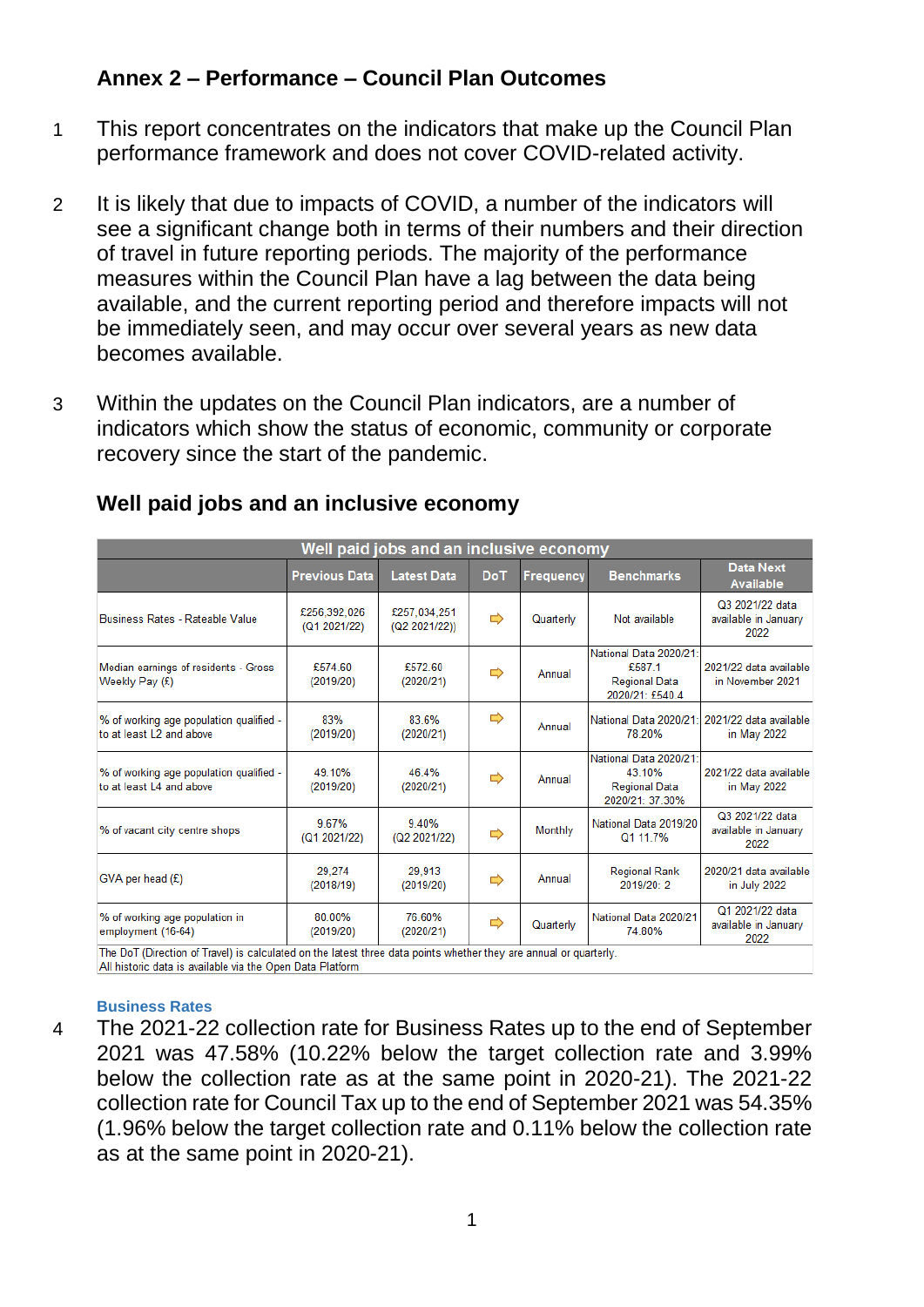**Median earnings of residents – Gross weekly pay**

5 No update since the Q4 2020-21 Monitor as annual data.

**% of working age population qualified – to at least L2 and above** 6 No update since the Q4 2020-21 Monitor as annual data.

**% of working age population qualified – to at least L4 and above** 7 No update since the Q4 2020-21 Monitor as annual data.

**GVA (Gross Value Added) per head (£)**

8 No update since the Q1 2021-22 Monitor as annual data.

### **% of vacant city centre shops compared to other cities**

- 9 At the end of Q2 2021-22, there were 60 vacant shops in the city centre, which equates to 9.40% of all city centre shops, and is lower than the national benchmark in Q1 2019-20 of 11.7%. Properties in York are owned by different commercial parties and CYC commercial properties have very low levels of vacancies. The York figure has not fluctuated a great deal in the past 10 years, with a high of 10.3% in 2017-18 and the national benchmark figure has remained stable too, with a high of 12.3% in 2013-14.
- 10 This measure will continue to be monitored along with a number of new measures looking at vacancy rates within secondary shopping centres to broaden the economic picture of the city. At the end of Q2 2021-22, the vacancy rates within secondary shopping centres were relatively low (8% at Clifton Moor, 0% in Haxby Village and 3% in Acomb High Street), apart from at Monks Cross where the vacancy rate was 20%.
- 11 In the financial year up to the end of August 2021, there were 264 new business start-ups in the City of York Council area, which is lower than in previous years. Nationally the number of new companies registered in the UK in 2020 rose significantly as small and local businesses emerged in response to the pandemic; this may indicate why the 2020-21 figures looked positive for York and why a lower number of registrations could be seen during 2021-22.

#### **% of working age population in employment (16-64)**

- 12 In 2020-21, 76.6% of the working age population were in employment, which is higher than the national and regional figures (74.8% and 73.8% respectively) and the York performance gives the city a ranking of third regionally. The figure for 2020-21 is lower than in previous years, but this is mirrored both nationally and regionally.
- 13 At the end of September there were 12,335 people, in York, on Universal Credit which is an increase of 92% compared with February 2020 (prepandemic figures). However, there has been a decrease of -6% from April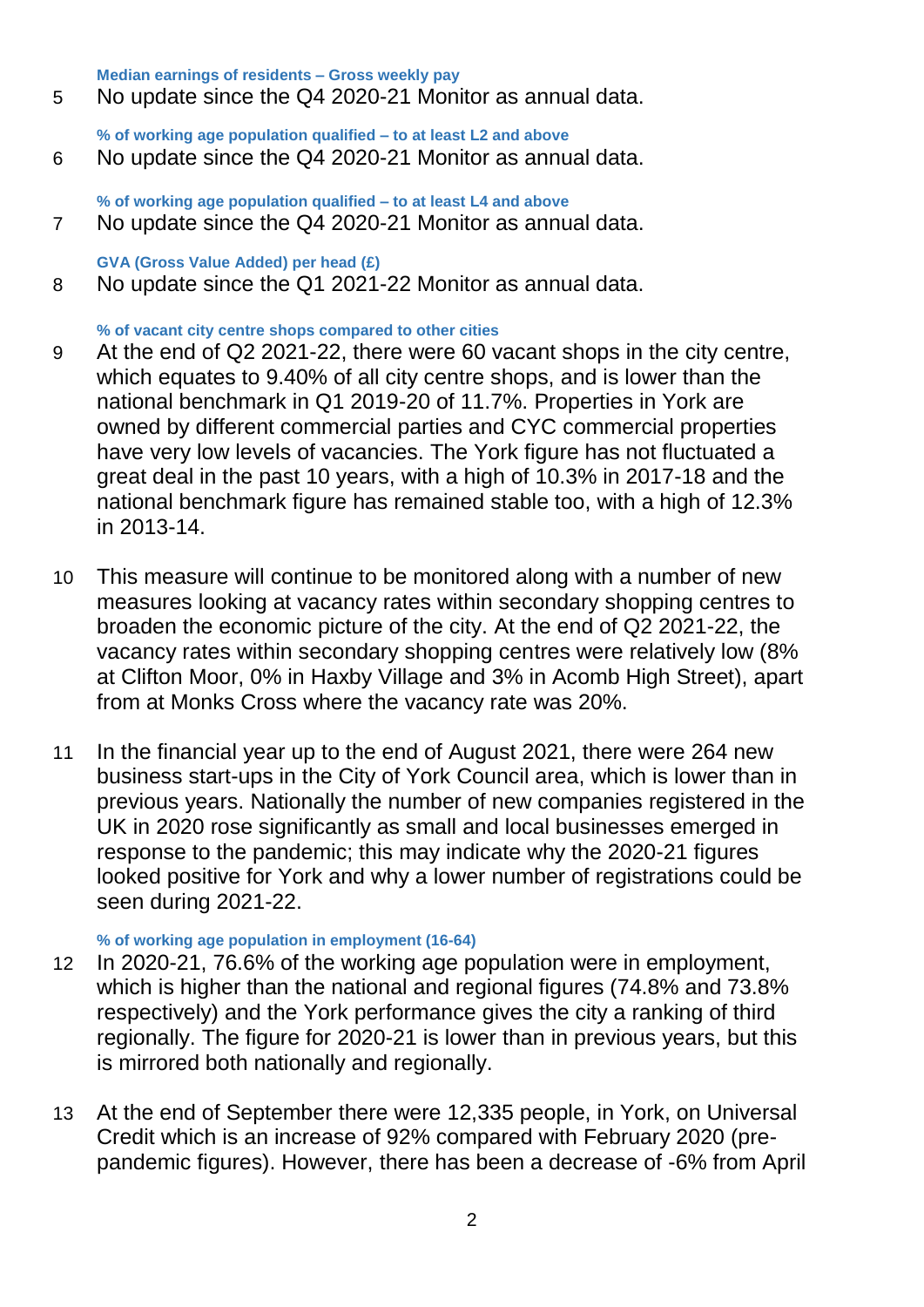2021. This trend should continue as restrictions continue to be lifted and the, nationally reported, staff vacancies in the service sector are filled.

| Getting around sustainably                                                                                                                                                     |                                   |                                                         |                 |           |                   |                                                 |  |  |
|--------------------------------------------------------------------------------------------------------------------------------------------------------------------------------|-----------------------------------|---------------------------------------------------------|-----------------|-----------|-------------------|-------------------------------------------------|--|--|
|                                                                                                                                                                                | <b>Previous Data</b>              | <b>Latest Data</b>                                      | <b>DoT</b>      | Frequency | <b>Benchmarks</b> | <b>Data Next</b><br>Available                   |  |  |
| <b>P&amp;R Passenger Journeys</b>                                                                                                                                              | 0.46 <sub>m</sub><br>(Q1 2021/22) | 0.71 <sub>m</sub><br>(Q2 2021/22)                       | ⇑<br>Good       | Quarterly | Not available     | Q3 2021/22 data<br>available in January<br>2022 |  |  |
| Local bus passenger journeys<br>originating in the authority area<br>(excluding P&R)                                                                                           | 146m<br>(Q1 2021/22)              | 1.68 <sub>m</sub><br>(Q2 2021/22)                       | ⇑<br>Good       | Quarterly | Not available     | Q3 2021/22 data<br>available in January<br>2022 |  |  |
| % of road and pathway network that<br>are grade 4 (poor) or grade 5 (very<br>poor) - roadways                                                                                  | 20%<br>(2019/20)                  | 22%<br>(2020/21)                                        | ⇨               | Annual    | Not available     | 2021/22 data available<br>in November 2021      |  |  |
| % of road and pathway network that<br>are grade 4 (poor) or grade 5 (very<br>poor) - pathways                                                                                  | 3%<br>(2019/20)                   | 3%<br>(2020/21)                                         | ⇨               | Annual    | Not available     | 2021/22 data available<br>in November 2021      |  |  |
| Area Wide Traffic Levels (07:00 -19:00)<br>(Excluding A64) from 2009/10 baseline<br>(2.07m)                                                                                    | 2.17 <sub>m</sub><br>(2017/18)    | 2.15m<br>(2018/19)                                      | ⇨               | Annual    | Not available     | 2019/20 data available<br>in November 2021      |  |  |
| Index of cycling activity (12 hour) from<br>2009 Baseline (31,587)                                                                                                             | 109.00%<br>(2019)                 | 91.00%<br>(2020)                                        | Л<br><b>Bad</b> | Annual    | Not available     | 2021 data available in<br>February 2022         |  |  |
| Index of pedestrians walking to and<br>from the City Centre (12 hour in and<br>out combined) from 2009/10 Baseline<br>(37, 278)                                                | 111.00%<br>(2019/20)              | 103.00%<br>(2020/21)                                    | ⇨               | Annual    | Not available     | 2021/22 data available<br>in January 2022       |  |  |
| % of customers arriving at York Station<br>by sustainable modes of transport<br>(cycling, walking, taxi or bus -<br>excluding cars, Lift, Motorcycle, Train)                   | 75.40%<br>(2019)                  | Not collected due<br>to COVID<br>restrictions<br>(2020) | N/a             | Annual    | Not available     | 2021 data available in<br>January 2022          |  |  |
| The DoT (Direction of Travel) is calculated on the latest three data points whether they are annual or quarterly.<br>All historic data is available via the Onen Data Platform |                                   |                                                         |                 |           |                   |                                                 |  |  |

# **Getting around sustainably**

**P&R Passenger Journeys** 

14 Passenger journeys for park and ride customers totalled 0.71m (provisional) for Q2 2021-22. This is a large increase on the 0.33m journeys made during the same period in 2020-21 showing signs of recovery, but lower than the 1.11m journeys made during the same period in 2019-20.

#### **Local bus passenger journeys**

15 Passenger journeys on local buses totalled 1.68m (provisional) for Q2 2021-22. This is a large increase on the 1.04m journeys made during the same period in 2020-21, showing signs of recovery, but lower than the 2.74m journeys made during the same period in 2019-20.

**% of ROAD and pathway network that are grade 4 (poor condition) or grade 5 (very poor condition) - Roadways / Pathways**

16 No update since the Q4 2020-21 Monitor as annual data.

**Area Wide Traffic Levels (07:00 -19:00) (Excluding A64)**

17 No update since the Q4 2020-21 Monitor as annual data.

**Index of cycling activity (12 hour)**

18 No update since the Q1 2021-22 Monitor as annual data.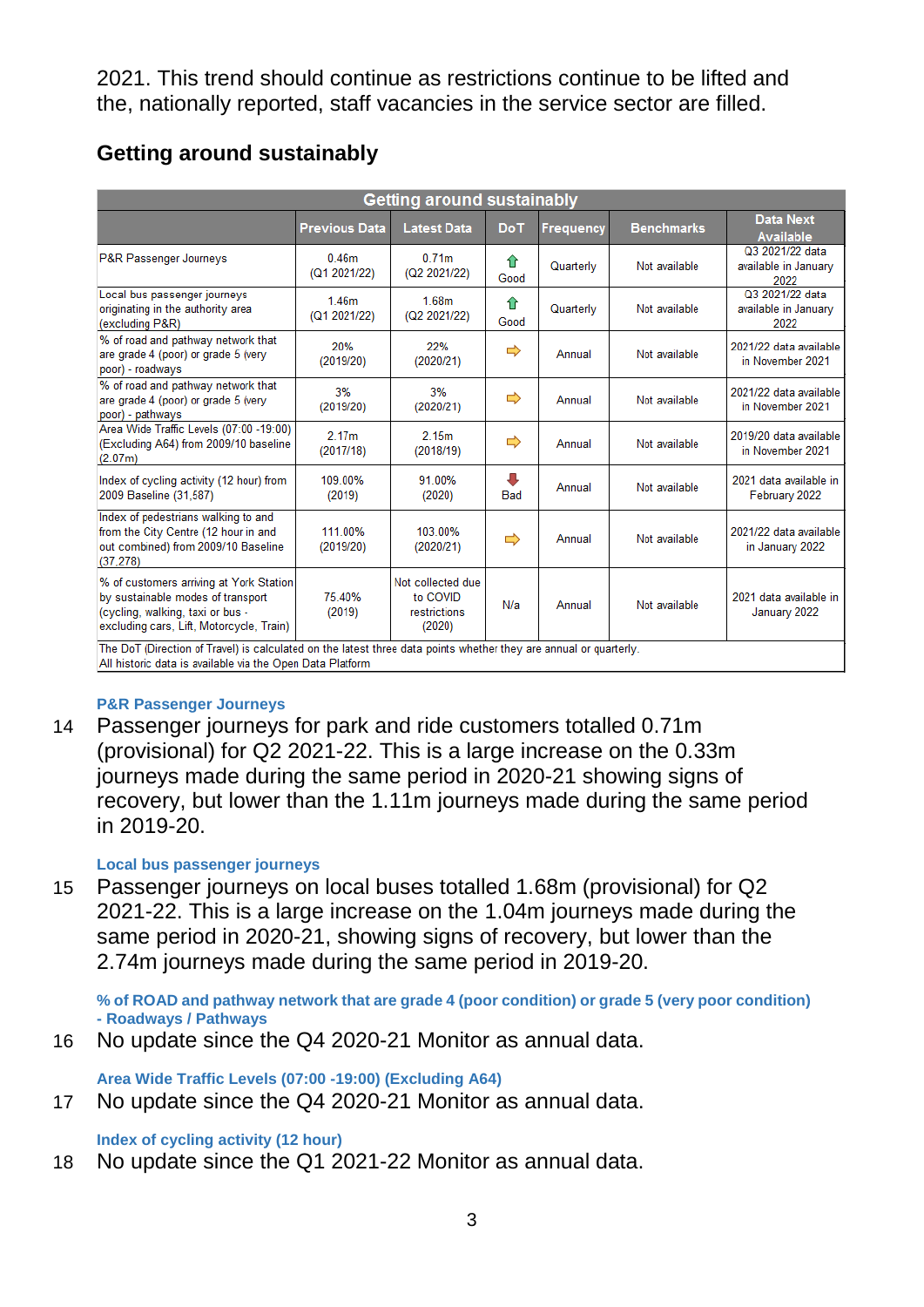- 19 The 2020-21 data from the National Travel and Active Lives surveys shows that 21% of respondents from York cycle once per week, which is 1% less than in 2019-20. When comparing the latest data to the previous year, a shift in activity can be seen which is likely to be a direct effect of changing mobility restrictions and behaviours caused by the pandemic. The percentage of respondents indicating that they cycle for leisure increased by 3% but those indicating cycling for travel decreased by 5%, which is why an overall slight decrease in cycling activity can be seen with the loss of those commuting by this method. However, York continues to perform well against the national and regional benchmarks of 12% and 10% respectively for weekly cycling activity.
- 20 Community mobility data has been available regularly from Google since the start of the pandemic to track how visits to places such as shops and transit stations are changing. Data is sourced through phone location history, where consented, and changes for each day are compared to a baseline value for that day of the week taken during January and February 2020. At the end of September 2021, in York, retail and recreation activity is the same as the baseline, there has been an 8% increase in grocery and pharmacy activity, and a 22% reduction in the use of Public Transport. Overall, York has performed better than the national averages.

**Index of pedestrians walking to and from the City Centre (12 hour in and out combined)** 21 No update since the Q4 2020-21 Monitor as annual data.

**% of customers arriving at York Station by sustainable modes of transport (cycling, walking, taxi or bus – excluding cars, lift, motorcycle or train)**

22 No update since the Q4 2020-21 Monitor as annual data.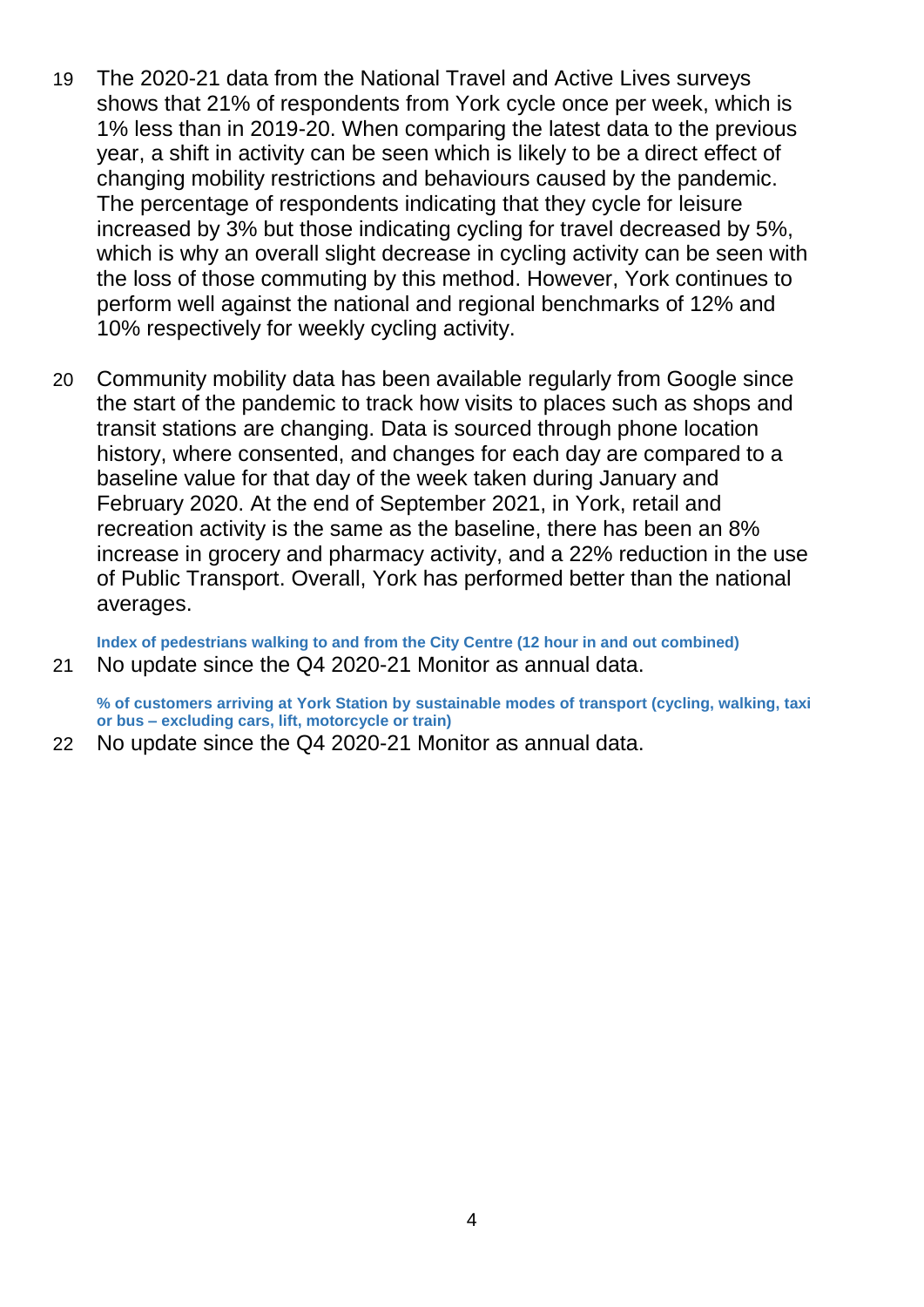# **Good Health and Wellbeing**

| <b>Good Health and Wellbeing</b>                                                                                                   |                      |                        |               |                  |                                              |                                                                                    |  |  |
|------------------------------------------------------------------------------------------------------------------------------------|----------------------|------------------------|---------------|------------------|----------------------------------------------|------------------------------------------------------------------------------------|--|--|
|                                                                                                                                    | <b>Previous Data</b> | <b>Latest Data</b>     | <b>DoT</b>    | <b>Frequency</b> | <b>Benchmarks</b>                            | <b>Data Next</b><br><b>Available</b>                                               |  |  |
| Proportion of adults in contact with<br>secondary mental health services living<br>independently, with or without support          | 73.00%<br>(2020/21)  | 67.00%<br>(Q1 2021/22) | $\Rightarrow$ | Quarterly        | National Data 2020/21<br>58%                 | Q2 2021/22 data<br>available in December<br>2021                                   |  |  |
| Delayed transfers of care from hospital<br>which are attributable to adult social<br>care, per 100,000 population (YTD<br>Average) | 6.6<br>(2018/19)     | 4.9<br>(2019/20)       | N/a           | Quarterly        | National Data 2019/20<br>3.2                 | Data collection for<br>March 2020 onwards<br>has been suspended<br>due to COVID-19 |  |  |
| Overall satisfaction of people who use<br>services with their care and support                                                     | 68.10%<br>(2019/20)  | 72.30%<br>(2020/21)    | ⇑<br>Good     | Annual           | National Data 2020/21<br>67.70%              | 2021/22 data available<br>in November 2022                                         |  |  |
| % of reception year children recorded<br>as being obese (single year)                                                              | 9.50%<br>(2018/19)   | 760%<br>(2019/20)      | $\Rightarrow$ | Annual           | National Data 2019/20<br>9.90%               | 2020/21 data available<br>in December 2021                                         |  |  |
| Slope index of inequality in life<br>expectancy at birth - Female - (Three<br>year period)                                         | 62<br>(2018/19)      | 6.2<br>(2019/20)       | ⇨             | Annual           | <b>Regional Rank</b><br>2019/20:3            | 2020/21 data available<br>in May 2022                                              |  |  |
| Slope index of inequality in life<br>expectancy at birth - Male - (Three<br>year period)                                           | 84<br>(2018/19)      | 8.3<br>(2019/20)       | $\Rightarrow$ | Annual           | <b>Regional Rank</b><br>2019/20:3            | 2020/21 data available<br>in May 2022                                              |  |  |
| % of adults (aged 16+) that are<br>physically active (150+ moderate<br>intensity equivalent minutes per week,<br>excl. gardening)  | 67.10%<br>(2019/20)  | 66.70%<br>(Q2 2020/21) | ⇨             | Bi-annual        | <b>National Data Q2</b><br>2020/21<br>61.40% | 2020/21 data available<br>in November 2021                                         |  |  |
| The DoT (Direction of Travel) is calculated on the latest three data points whether they are annual or quarterly.                  |                      |                        |               |                  |                                              |                                                                                    |  |  |

All historic data is available via the Open Data Platform

- 23 There has been a continuing high demand for adult social care during the past year, partly caused by the COVID-19 pandemic, although there have been variations in how likely these contacts are to receive care packages. Our Customer Contact Workers (CCWs) record the number of contacts received to ASC, whether made by email, telephone or other methods. During 2021-22 Q2, they received 4,542 contacts, which is a 6% reduction from the number received during 2020-21 Q2 (4,854), although in September 2021 the CCWs had some recording issues, so the "true" number is likely to be marginally smaller than in 2020-21 Q2. Around 20% of the contacts during 2021-22 Q2 were resolved using Information, Advice and Guidance (IAG), which is slightly lower than the percentage that were resolved using IAG during 2021-22 Q1 (21%); this reflects the increasing complexity of issues that are dealt with by them, and a change in recording practice to record clients who 'only' received IAG; most clients will receive an element of IAG during their contact, regardless of the outcome of it.
- 24 After an initial fall in the early months in the number of individuals in residential/nursing care placements during 2020-21, mainly due to the Covid crisis, this number has remained relatively stable. At the end of 2021-22 Q2, this number was 568, compared to 566 at the end of 2020- 21 Q2. CYC have been relatively successful in ensuring that the number of new admissions to residential/nursing care have been low over the last year, partly because of the policy that people should no longer be placed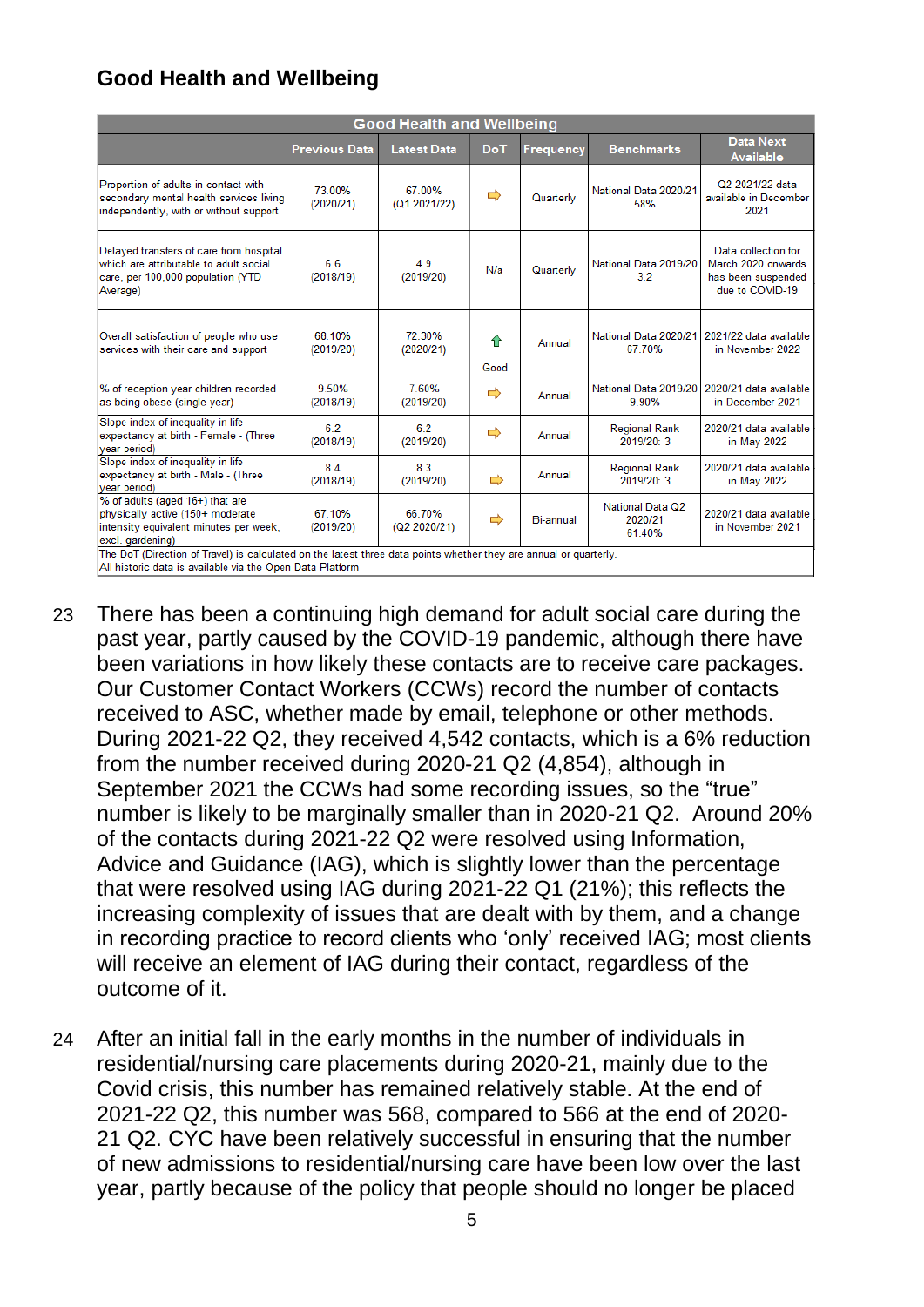in residential/nursing care directly following hospital discharge, but this number is being to increase. During 2021-22 Q2, the number of new admissions of older people to residential/nursing care was 40, a decrease of 11% on the 2020-21 Q2 figure of 45.

- 25 There has been a continuing decline over the last year in the number receiving home care services. At the end of 2021-22 Q2, there were 654 people in receipt of a home care service; this is 12% lower than the corresponding figure at the end of 2020-21 Q2 (742).
- 26 In 2020-21 Q2, 117 clients received a paid ASC service for the first time ("new starters"). This is a significant reduction from the number in the corresponding quarter of 2020-21 (202). There has also been a decrease in the number during 2021-22 Q2 (79) that have returned to ASC for a paid service compared with the number during 2020-21 Q2 (92). This suggests that we have improved in keeping the number of first-time entrants low, and that some progress is being made in ensuring that people do not re-enter ASC once they have left.

**Proportion of adults in contact with secondary mental health services living independently**

- 27 The percentage of all adults in contact with secondary mental health services living independently, with or without support, has decreased over recent months; during 2021-22 Q1 (the latest figures available), 67% of them were doing so. The 2020-21 ASCOF results showed that York is in the upper quartile for performance with 73% of this group saying they live independently, compared with the England average of 58% and 60% in its statistical neighbour group.
- 28 During 2021-22 Q1 (the latest figures available), 19% of all clients in contact with secondary mental health services were in employment – a figure that has consistently been above the regional and national averages. The 2020-21 ASCOF results showed that York is the 3<sup>rd</sup> best performing LA in the country on this measure, with 20% of all those in contact with secondary mental health services in employment, compared with the England average of 9% and 10% in its statistical neighbour group.

**Overall satisfaction of people who use services with their care and support**

29 The 2020-21 Adult Social Care User Survey (ASCS) showed that 72% of those who responded stated that they were "extremely" or "very" satisfied with the care and support they received. This is a significant improvement from 2019-20, where 68% gave one of these answers. This was the highest percentage reported in England of those LAs that took part in the survey, although due to Covid impacts only 18 LAs did so.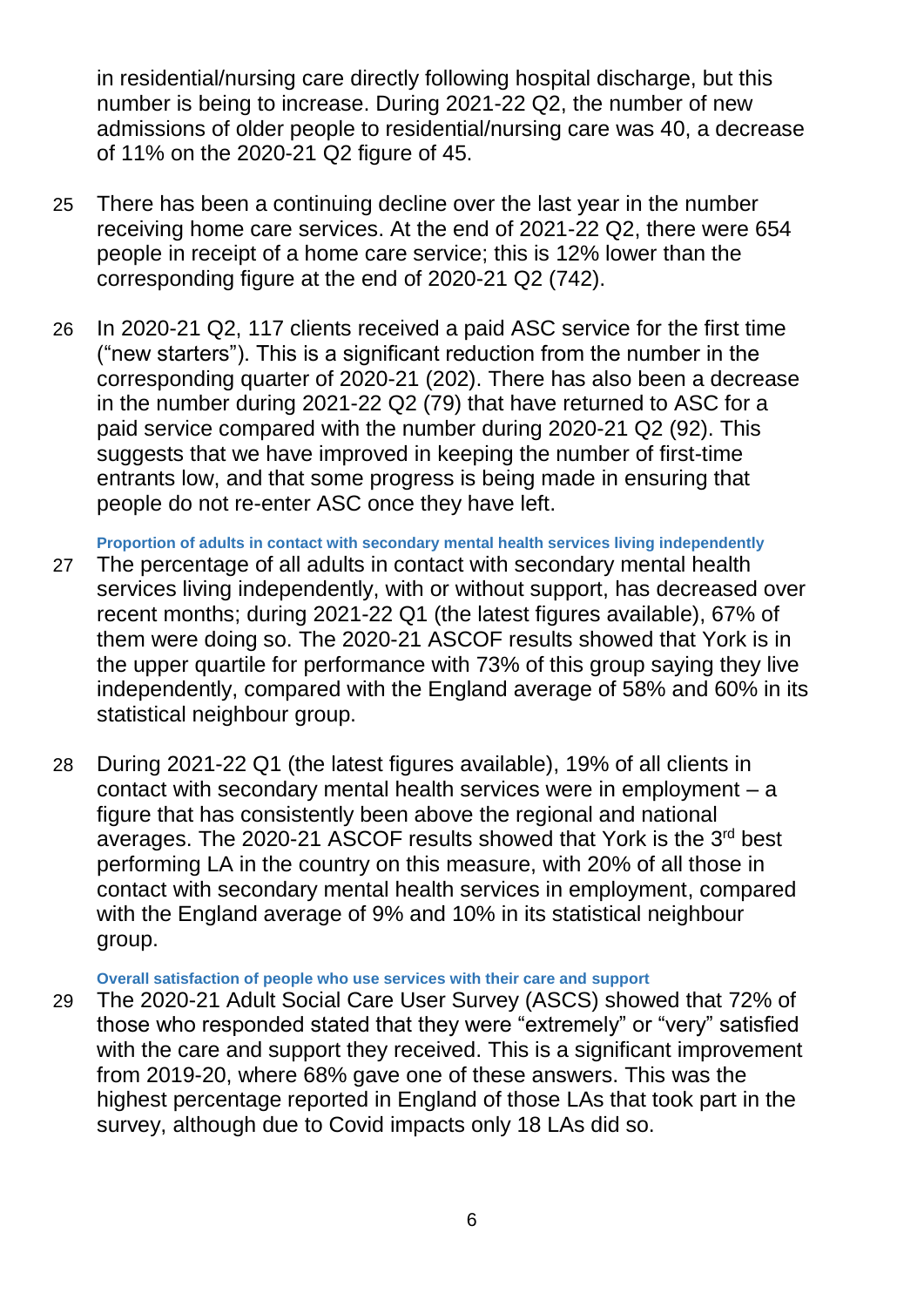- 30 The Survey also reported that ASC clients felt that they were more likely to feel safe – 76% said they feel 'as safe as I want' in 2020-21 compared with 71% in 2019-20 – and they were more likely to say this than ASC clients in other parts in England.
- 31 Additionally, 71% of ASC clients that responded to the Survey and had tried to access information and advice in 2020-21 reported that they found it "easy" to do so, a deterioration from that reported in 2019-20 (74%), but in line with the national average (71%).

**% of reception year children recorded as being obese (single year)**

32 No update since the Q4 2020-21 Monitor as annual data.

**Healthy Life expectancy at birth – Female/Male (slope index of inequality)**

33 No update since the Q4 2020-21 Monitor as annual data.

**% of adults (aged 16+) that are physically active (150+ moderate intensity equivalent minutes per week, excluding gardening)**

34 No update since the Q4 2020-21 Monitor as annual data.

# **A Better Start for Children and Young People**

| A Better Start for Children and Young People                                                                                                                                        |                        |                        |               |                  |                                 |                                                                                       |  |  |
|-------------------------------------------------------------------------------------------------------------------------------------------------------------------------------------|------------------------|------------------------|---------------|------------------|---------------------------------|---------------------------------------------------------------------------------------|--|--|
|                                                                                                                                                                                     | <b>Previous Data</b>   | <b>Latest Data</b>     | <b>DoT</b>    | <b>Frequency</b> | <b>Benchmarks</b>               | <b>Data Next</b><br><b>Available</b>                                                  |  |  |
| Secondary school persistent absence<br>rate (10% absence) (recorded over 6<br>terms) (relates to prev academic year<br>to financial year shown)                                     | 15.50%<br>(2017/18)    | 13.18%<br>(2018/19)    | ⇨             | Annual           | Not available                   | Data for 2019/20 will<br>not be released due to<br>COVID <sub>19</sub>                |  |  |
| Voice of the Child - Service Usage and<br><b>Life Opportunities</b>                                                                                                                 | Narrative              | Narrative              | N/A           | Quarterly        | Not available                   | Q2 2021/22 narrative<br>available in November<br>2021                                 |  |  |
| % of children who have achieved a<br>Good Level of Development (GLD) at<br>Foundation Stage - (Snapshot)                                                                            | 74 80%<br>(2017/18)    | 75 60%<br>(2018/19)    | ⇨             | Annual           | National Data 2018/19<br>71.80% | Data for 2019/20 and<br>2020/21 will not be<br>released due to<br>COVID <sub>19</sub> |  |  |
| Average Progress 8 score from KS2 to<br>KS4                                                                                                                                         | 0.11<br>(2017/18)      | 0.22<br>(2018/19)      | ⇑<br>Good     | Annual           | National Data 2018/19<br>0.01   | Data for 2019/20 and<br>2020/21 will not be<br>released due to<br>COVID <sub>19</sub> |  |  |
| % of pupils achieving 9-4 or above in<br>English & Maths at KS4 (C or above<br>before 2016/17)                                                                                      | 69 60%<br>(2017/18)    | 73 60%<br>(2018/19)    | ⇨             | Annual           | National Data 2018/19<br>65.70% | Data for 2019/20 and<br>2020/21 will not be<br>released due to<br>COVID <sub>19</sub> |  |  |
| %pt gap between disadvantaged pupils<br>(eligible for FSM in the last 6 years,<br>looked after and adopted from care)<br>and their peers achieving 9-4 in English<br>& Maths at KS4 | 33.20%<br>(2017/18)    | 29.40%<br>(2018/19)    | ⇨             | Annual           | National Data 2018/19<br>27.00% | Data for 2019/20 and<br>2020/21 will not be<br>released due to<br>COVID <sub>19</sub> |  |  |
| % of Year 12-13 (academic age 16-17)<br>NEET who possess less than a L2<br>qualification - (Snapshot)                                                                               | 90.60%<br>(Q1 2021/22) | 80.60%<br>(Q2 2021/22) | $\Rightarrow$ | Quarterly        | Not available                   | Q3 2021/22 data<br>available in January<br>2022                                       |  |  |
| The DoT (Direction of Travel) is calculated on the latest three data points whether they are annual or quarterly.<br>All historic data is available via the Open Data Platform      |                        |                        |               |                  |                                 |                                                                                       |  |  |

- 35 The number of children in care has reduced slightly to 268. Whilst the number of children in our care has remained comparatively stable for more than a year, the age distribution has changed. We have seen a gradual increase in the number of school-aged children in care over the last 12 months. This has wide-ranging implications on areas such as placement sufficiency, permanence planning and the virtual school.
- 36 The number of children subject to a child protection plan increased to 159 at the end of September 2021, compared to 129 at the end of 2020-21.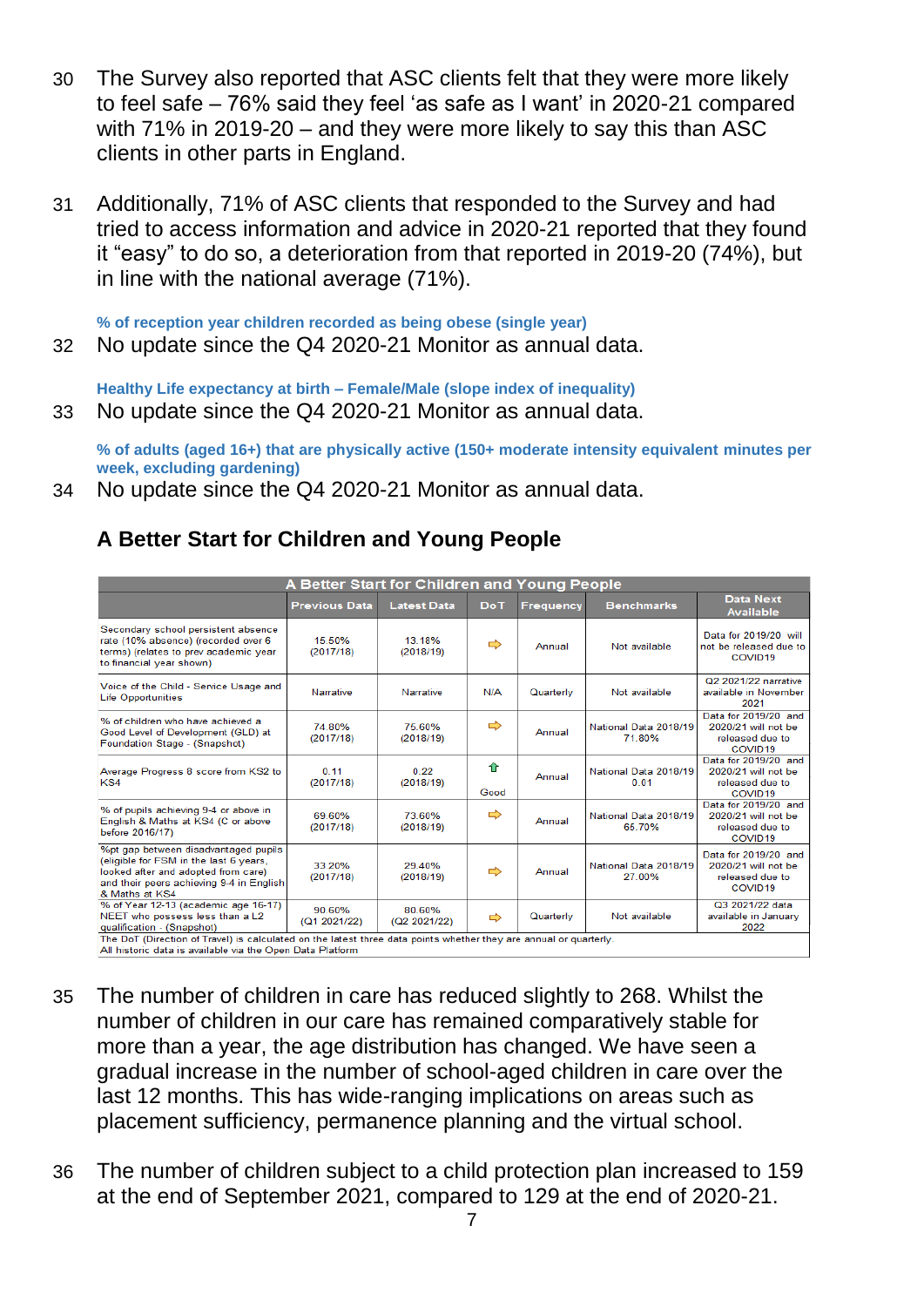This is above the expected safe range for York (per 10,000 population), but in line with the most recent national average.

- 37 The number of referrals to children's social care in the first six months of 2021-22 was 856, which was slightly lower than 2019-20 at the same point in the year. Referral volumes have shown an anticipated recovery from the turbulent year of 2020-21, but are consistently lower than in 2019-20.
- 38 The number of contacts to Early Help reduced in Q2 2021-22 to 576, in comparison to 657 in Q1. September 2021 saw the lowest monthly number of Early Help contacts in the year to date – 132 compared to a monthly average of 205.

## **Voice of the Child**

- 39 Advocacy casework for children and young people who are in care or leaving care, going through the child protection process or wanting to make a complaint has continued to be provided throughout this period. Between July and September 2021, the service received a total of 19 referrals for advocacy; 11 referrals for children and young people in care, 3 referrals for care leavers and 3 referrals for young people subject to a Child Protection Plan and 2 referrals for young people subject to a Child in Need plan who would like support to make a formal complaint.
- 40 Our Children in Care Council (Show Me That I Matter) and Care Leavers Forum (I Still Matter) have continued to hold monthly meetings, as well as some additional activity to carry out project work and undertake training (ten sessions in total, some being face to face and some virtual). Young people have discussed relationships and life story work, stigma, barriers for care leavers in pursuing apprenticeships and York's Local Offer for Care Leavers. Young people have taken part in an art and creative writing project, created a video resource about systemic practice and new training material for professionals. They have attended the Corporate Parenting Board and delivered training to the Social Work Academy.
- 41 York Youth Council (YYC) are looking towards their future projects and face to face sessions. YYC have produced a press release detailing the work and ethos of the Youth Council. As part of this, YYC created a recruitment poster detailing how to join. They will use the poster to advertise and promote the YYC in their schools and youth settings to encourage their peers to join from across the city. YYC has also begun to invest in a partnership with the Family Information Service.
- 42 YYC has continued its partnerships with York's Racial Equality Network and with York Human Rights City and the City of York Safeguarding Children Partnership (CYSCP). They have reviewed webpages about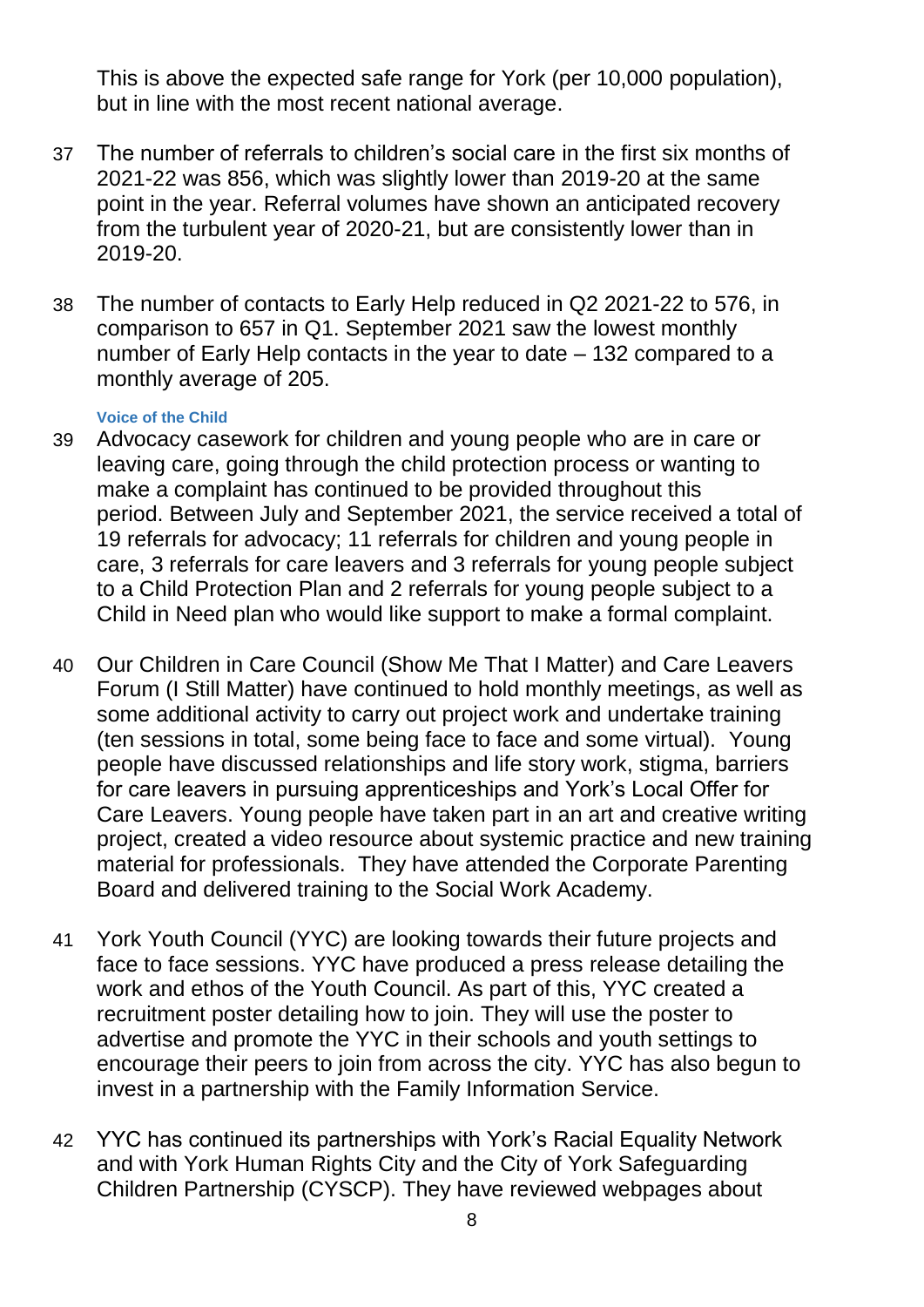online safety and keeping safe online. This was a joint project with City of York Council and York St John University on keeping safe online, using the voices of young people to help others.

- 43 Mental Health was also one of the top issues as voted by the UK Make Your Mark youth consultation of 185,000 young people aged 11-18 in the United Kingdom and over 100 young people who voted in York. Youth Council will look to continue their work on the top 6 Make Your Mark results which were as follows: Support our Mental Health (25 votes); Take Action on the Climate Emergency (22 votes); Free University (20 votes); Domestic Violence (25 votes); Homelessness (18 votes) and Access to Training and Jobs (13 votes). YYC have decided to re-phrase Free University to Tackling Education; and to rephrase Domestic Violence to Domestic Abuse to be more inclusive.
- 44 YYC are looking forward to working with partners on these topics and are creating awareness resources and a 'where to go for help' information sheet. Young people in the youth council are looking forward to building a stronger working relationship with the CYSCP.
- 45 Representatives from YYC have continued to take part in a number of virtual regional workshops, conferences and meetings, mainly facilitated by British Youth Council and the Steering Group, enabling them to communicate with different MPs from across the region about current issues, as well as other Youth Councils.

#### **Secondary school persistent absence rate**

46 The May 2020 pupil census was cancelled by the Department for Education due to COVID-19. National and local schools attendance data has not yet been released by DfE. It is anticipated that DfE will release a version of the standard attendance performance but the details are not known yet.

**% of children who have achieved a Good level of Development (GLD) at Foundation Stage**

47 There is no data for 2019-20 as the tests were cancelled due to the pandemic. We do not anticipate any data for 2020-21.

**Education Progression (Average Progress 8 score from KS2 to KS4)** and **GCSE Results (% of pupils achieving 9-4 in English and Maths at KS4)**

48 Progress 8 is a measure of the progress made by pupils between Key Stage 2 and Key Stage 4. A positive score represents progress above the average for all pupils and a negative score progress below the average for all pupils.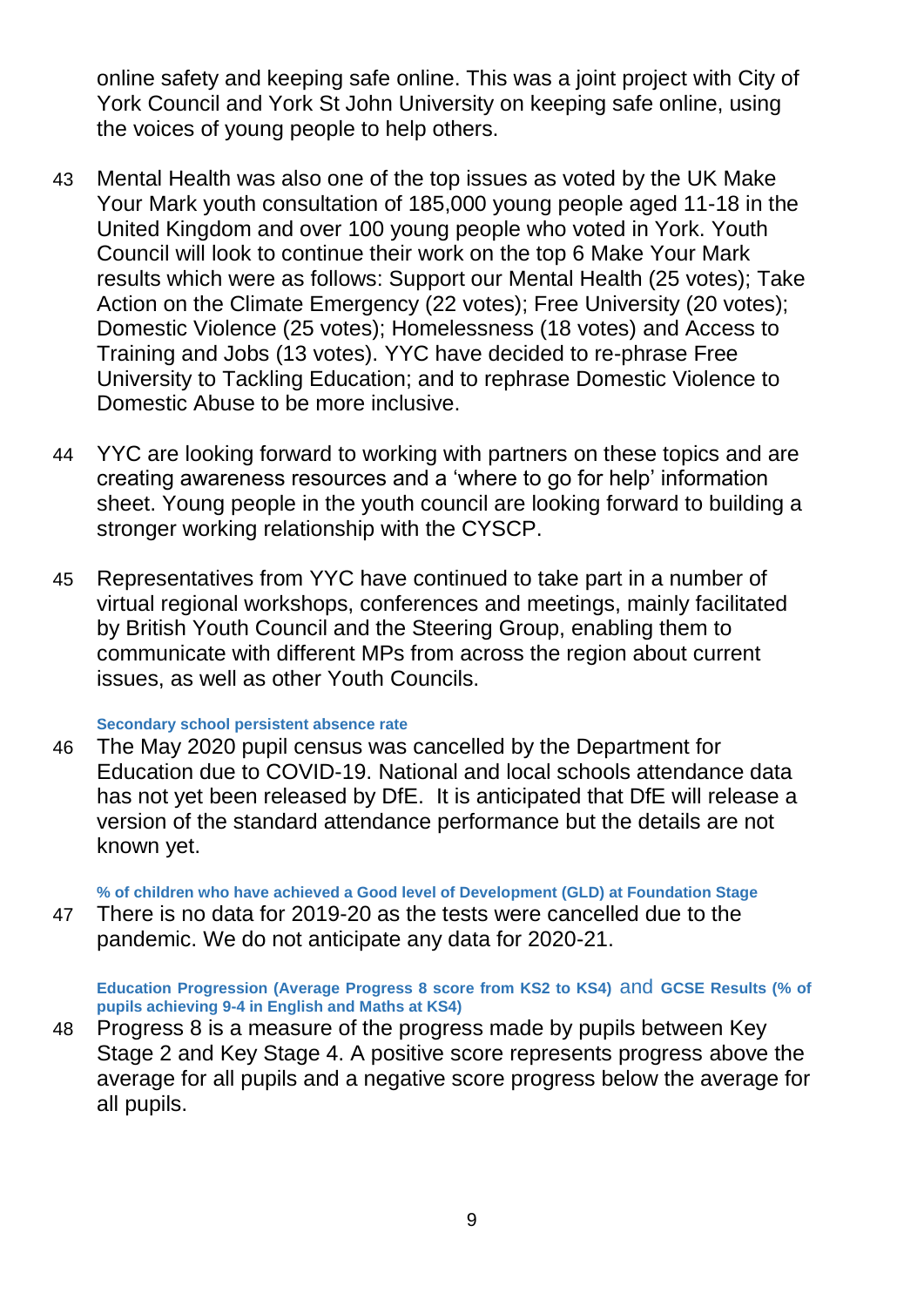- 49 In 2020 and 2021, due to COVID-19, all GCSE, AS and A level exams were cancelled and replaced by a combination of teacher assessment, mock exam results, course work and a standardised calculation.
- 50 The Department for Education did not release data for 2019-20 due to the way in which Key Stage 4 results were calculated. We do not anticipate any data for 2020-21.

**% point gap between disadvantaged pupils (eligible for FSM in the last 6 years, looked after and adopted from care) and their peers achieving 9-4 in English and Maths at KS4**

- 51 The DfE did not release data for 2019-20 due to the way in which Key Stage 4 results were calculated due to COVID-19. We are not anticipating any data for 2020-21.
- 52 Reducing the attainment gap between disadvantaged pupils and their peers is a key priority in all phases of education across 0-19 years.

**% of 16-17 year olds who are NEET who do not have a L2 qualification**

53 The proportion of 16-17 year olds in York who are NEET remains at a similar level to historical trends and there is a correlation with disadvantage, with the majority of young people that are NEET being from the wards with the highest levels of deprivation. At the end of September 2021, 80.6% of young people who were NEET did not have a Level 2 qualification.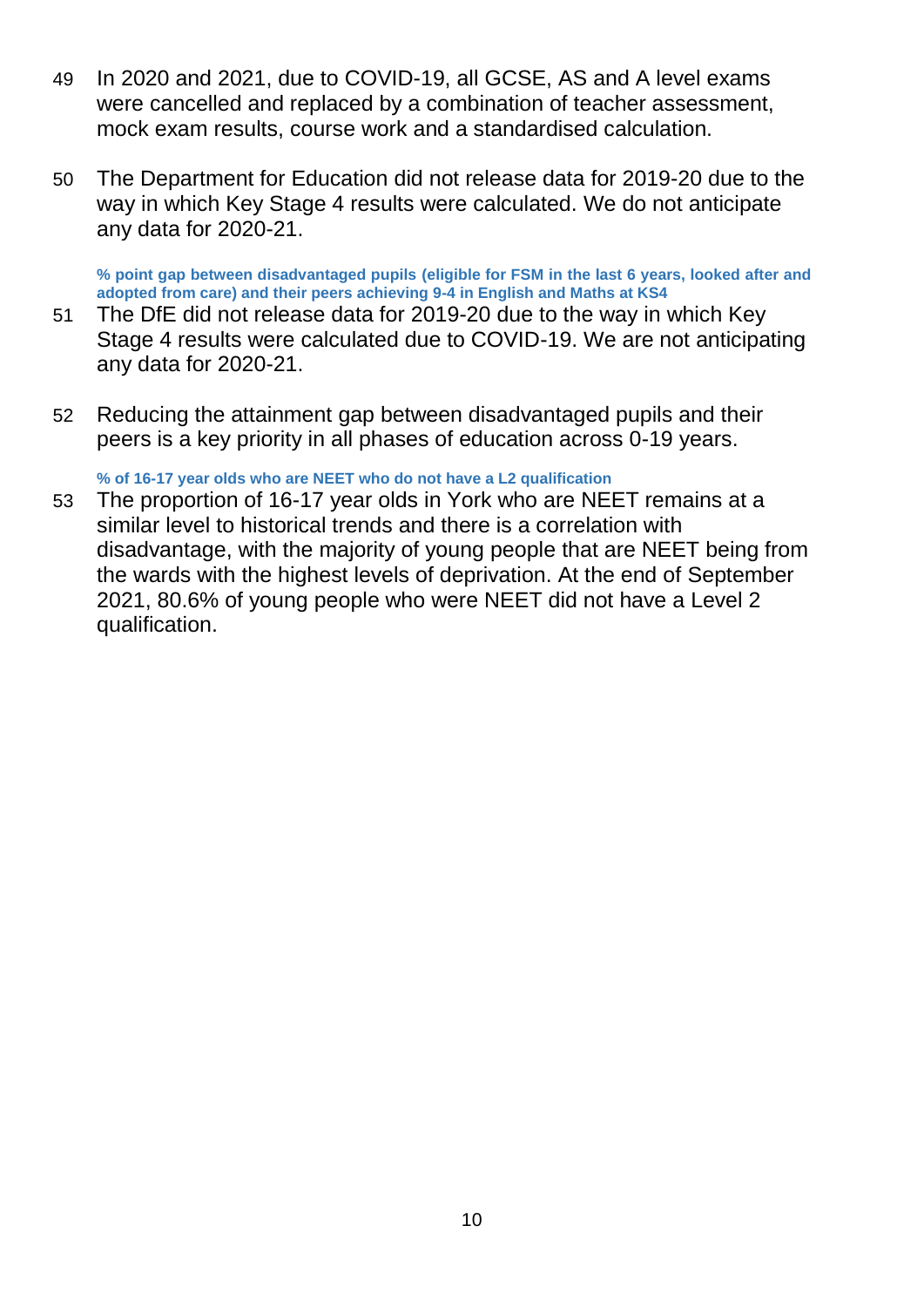# **A Greener and Cleaner City**

| <b>A Greener and Cleaner City</b>                                                                                        |                                     |                                     |           |            |                                  |                                                            |  |  |
|--------------------------------------------------------------------------------------------------------------------------|-------------------------------------|-------------------------------------|-----------|------------|----------------------------------|------------------------------------------------------------|--|--|
|                                                                                                                          | <b>Previous Data</b>                | <b>Latest Data</b>                  | DoT       | Frequency  | <b>Benchmarks</b>                | <b>Data Next</b><br><b>Available</b>                       |  |  |
| Percentage of household waste sent<br>for reuse, recycling or composting                                                 | 44.13% (Prov)<br>(2020/21)          | 50.68% (Prov)<br>(Q1 2021/22)       | ⇑<br>Good | Quarterly  | National Data 2019/20<br>43.50%  | Q2 2021/22 data<br>available in January<br>2022            |  |  |
| Residual household waste per<br>household (kg/household)                                                                 | 496.68kg (Prov)<br>(2020/21)        | 122.36kg (Prov)<br>(Q1 2021/22)     | ⇨         | Quarterly  | National Data 2019/20<br>537.2kg | Q2 2021/22 data<br>available in January<br>2022            |  |  |
| Incidents - Flytipping<br>/Cleansing(includes dog<br>fouling, litter)/Graffiti - On Public/Private<br>Land               | 557<br>(Q1 2021/22)<br>(Flytipping) | 578<br>(Q2 2021/22)<br>(Flytipping) | ⇨         | Quarterly  | Not available                    | Q3 2021/22 data<br>available in January<br>2022            |  |  |
|                                                                                                                          | 521<br>(Q1 2021/22)<br>Cleansing    | 518<br>(Q2 2021/22)<br>Cleansing    | ⇨         | Quarterly  | Not available                    | Q3 2021/22 data<br>available in January<br>2022            |  |  |
|                                                                                                                          | 54<br>(Q1 2021/22)<br>Graffiti      | 78<br>(Q2 2021/22)<br>Graffiti      | ⇨         | Quarterly  | Not available                    | Q3 2021/22 data<br>available in January<br>2022            |  |  |
| Citywide KPI on air quality (to be<br>created during CP lifespan)                                                        | N/A                                 | In development                      | N/A       | <b>TBC</b> | Not available                    | Indicator to be created<br>during Council Plan<br>lifespan |  |  |
| Carbon emissions across the city (to<br>be created during CP lifespan)                                                   | N/A                                 | In development                      | N/A       | <b>TBC</b> | Not available                    | Indicator to be created<br>during Council Plan<br>lifespan |  |  |
| Level of CO2 emissions from council<br>buildings and operations (Net<br>emissions) (to be created during CP<br>lifespan) | N/A                                 | In development                      | N/A       | <b>TBC</b> | Not available                    | Indicator to be created<br>during Council Plan<br>lifespan |  |  |
| Flood Risk properties assesed at lower<br>level than 2019 baseline (to be created<br>during CP lifespan)                 | N/A                                 | In development                      | N/A       | <b>TBC</b> | Not available                    | Indicator to be created<br>during Council Plan<br>lifespan |  |  |
| Number of Trees Planted (CYC)                                                                                            | $\Omega$<br>(Q1 2021/22)            | 0<br>(Q2 2021/22)                   | ⇨         | Quarterly  | Not available                    | Q3 2021/22 data<br>available in January<br>2022            |  |  |
| % of Talkabout panel who think that<br>the council are doing well at improving<br>green spaces                           | 44.31%<br>(Q2 2020/21)              | 51.00%<br>(Q1 2021/22)              | ⇑<br>Good | Quarterly  | Not available                    | Q3 2021/22 data<br>available in January<br>2022            |  |  |
| The DoT (Direction of Travel) is calculated on the latest three data points whether they are annual or quarterly.        |                                     |                                     |           |            |                                  |                                                            |  |  |

All historic data is available via the Open Data Platform

#### **Percentage of household waste sent for reuse, recycling or composting**

54 The latest provisional data for the amount of household waste sent for reuse, recycling or composting was 50.7% during Q1 2021-22 (the latest available data), which is an increase from 45.6% during the same period in 2020-21. This is above the Q1 average for the last 7 years.

#### **Residual household waste per household (kg/household)**

55 The latest provisional residual waste (i.e. non-recyclable) per household data shows that figures have reduced slightly during Q1 2021-22 (the latest available data) to 122.4kg of residual household waste per household.

#### **Incidents - Fly tipping / Rubbish / Cleansing (includes dog fouling, litter and all other cleansing cases) / Graffiti – On Public/Private Land**

56 The number of service calls received during Q2 2021-22 due to fly-tipping and cleansing (including dog fouling and litter) have remained stable since Q1 2021-22 (fly-tipping from 557 to 578 and cleansing from 521 to 518). The number of service calls received due to graffiti increased from 54 in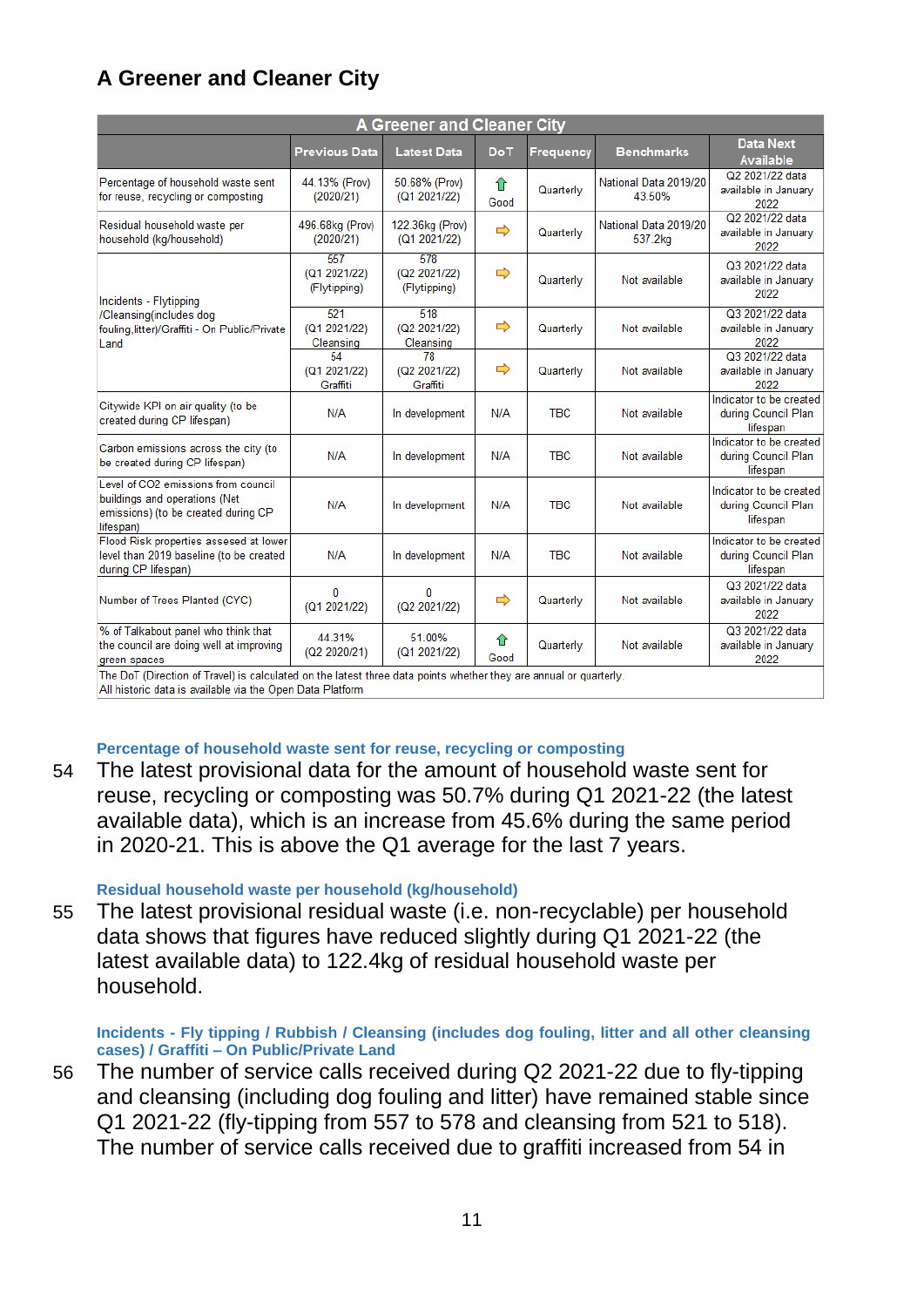Q1 2021-22 to 78 in Q2 2021-22, however, the figure for Q2 is still much lower than the 157 calls received during Q4 2020-21.

### **Air Quality**

- 57 York has begun work on the  $4<sup>th</sup>$  Air Quality Action Plan with the aim to further reduce nitrogen dioxide and particulates from all sources. Public Protection staff are working closely with colleagues across the council to develop this plan alongside the Council's economic strategy, Local Plan, fourth Local Transport Plan and Climate Change Strategy. The Air Quality Action Plan will update current air quality improvement measures, identify the impact of emission sources and develop new measures to improve air quality and public health. We are awaiting new, more stringent healthbased air quality objectives in the forthcoming Environment Act and will design our improvement measures to meet these.
- 58 The council continues to reduce emissions from taxis through the emission based taxi licensing policy and the taxi incentive scheme, which has encouraged 27% of York's taxis to become low emission vehicles. Money is still available to taxi drivers who want to switch their vehicles, save fuel costs and save the environment.
- 59 The council are publishing the Government's "Burn Better" campaign in October to raise awareness about Smoke Control Areas in York and the importance of burning the correct fuels and maintaining solid fuel burning appliances.

## **Trees Planted**

60 During 2020-21, there were 271 trees planted, including 250 whips on Bootham Stray in February and larger trees in streets and parks in March. Due to the seasonal nature of tree planting, figures for 2021-22 will be available later in the year.

**% of Talkabout panel who think that the council and partners are doing well at improving green spaces**

61 Talkabout panel surveys are run twice a year in Q1 and Q3 and therefore there is no update in this monitor. Previous data is shown within the table.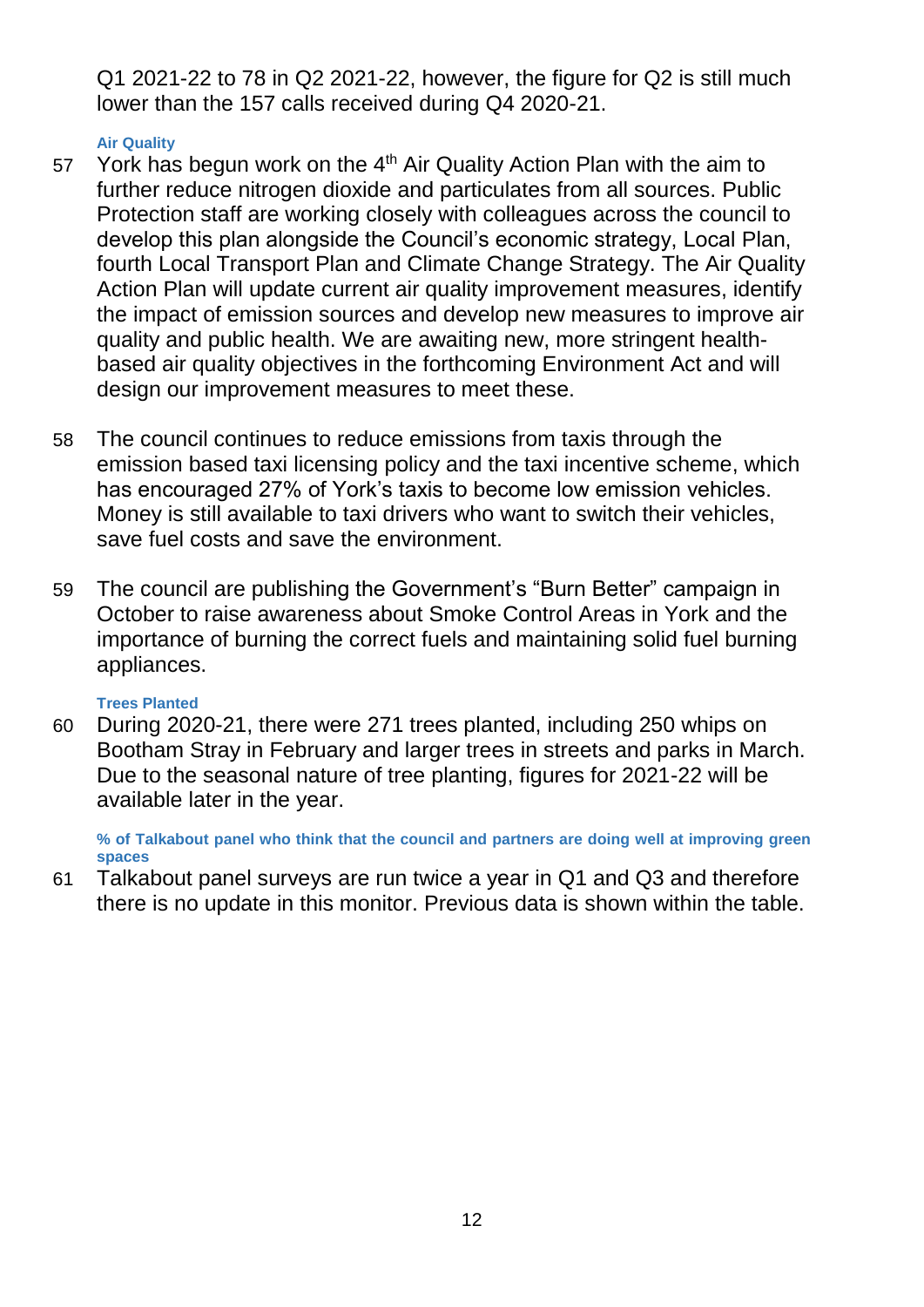# **Creating Homes and World-class infrastructure**

| <b>Creating homes and World-class infrastructure</b>                                                |                                                                                                                   |                       |                 |                  |                                 |                                                        |  |  |  |
|-----------------------------------------------------------------------------------------------------|-------------------------------------------------------------------------------------------------------------------|-----------------------|-----------------|------------------|---------------------------------|--------------------------------------------------------|--|--|--|
|                                                                                                     | <b>Previous Data</b>                                                                                              | <b>Latest Data</b>    | Do <sub>T</sub> | <b>Frequency</b> | <b>Benchmarks</b>               | <b>Data Next</b><br><b>Available</b>                   |  |  |  |
| Net Additional Homes Provided - (YTD)                                                               | 560<br>(2019/20)                                                                                                  | 622<br>(2020/21)      | ⇑<br>Good       | Quarterly        | Not available                   | 2021/22 mid year data<br>available in November<br>2021 |  |  |  |
| Net Housing Consents - (YTD)                                                                        | 3.466<br>(2019/20)                                                                                                | 1.133<br>(2020/21)    | л<br><b>Bad</b> | Quarterly        | Not available                   | 2021/22 mid year data<br>available in November<br>2021 |  |  |  |
| Number of homeless households with<br>dependent children in temporary<br>accommodation - (Snapshot) | 23<br>(2019/20)                                                                                                   | 10<br>(2020/21)       | Д<br>Good       | Quarterly        | Not available                   | Q1 2021/22 data<br>available in November<br>2021       |  |  |  |
| Average number of days to re-let<br>empty properties (excluding temporary<br>accommodation) - (YTD) | 66 86<br>(2020/21)                                                                                                | 58.97<br>(Q1 2021/22) | ⇨               | Quarterly        | Not available                   | Q2 2021/22 data<br>available in October<br>2021        |  |  |  |
| Energy efficiency - Average SAP rating<br>for all Council Homes                                     | 70.60<br>(2018/19)                                                                                                | 70.60<br>(2019/20)    | ⇨               | Annual           | Not available                   | 2020/21 data available<br>in November 2021             |  |  |  |
| Number of new affordable homes<br>delivered in York                                                 | 18<br>(Q1 2021/22)                                                                                                | 42<br>(Q2 2021/22)    | ⇨               | Quarterly        | Not available                   | Q3 2021/22 data<br>available in January<br>2022        |  |  |  |
| Average broadband download speed<br>(Mb/s)                                                          | 56.1<br>(2019/20)                                                                                                 | 147.1<br>(2020/21)    | ⇨               | Annual           | National Data 2020/21<br>68.92  | 2021/22 data available<br>in June 2022                 |  |  |  |
| Superfast broadband availability                                                                    | 94.13%<br>(2020/21)                                                                                               | 95.53%<br>(2021/22)   | ⇨               | Annual           | National Data 2021/22<br>95.86% | 2022/23 data available<br>in September 2022            |  |  |  |
|                                                                                                     | The DoT (Direction of Travel) is calculated on the latest three data points whether they are annual or quarterly. |                       |                 |                  |                                 |                                                        |  |  |  |

All historic data is available via the Open Data Platform

## **New Additional Homes Provided**

- 62 Between April 2020 and March 2021 there were 622 net additional homes completed. Of these additional homes:
	- 81% were completed on housing sites;
	- 15.9% resulted from sites benefitting from relaxed permitted development rights to allow conversion to residential use. All these homes resulted from developments at Shepherd Engineering Services (Mill Mount) and Ryedale House (Piccadilly);
	- Changes of use of existing buildings to residential use and conversions to existing residential properties accounted for 25.6% of all completions;
	- 22% were on individual sites that saw the construction of five or less dwellings;
	- Development sites including the Hudson House, Toft Green site, the Ryedale House, Piccadilly site, the Former Del Monte Site in Skelton and the Germany Beck site in Fulford all provided notable completions over the year.

## **Net Housing Consents**

- 63 Between April 2020 and March 2021, there were 1,133 net housing consents. This represents a sustained high level of approvals over the last four years. Of these consents, the main features were;
	- 79.6% were granted on traditional housing sites;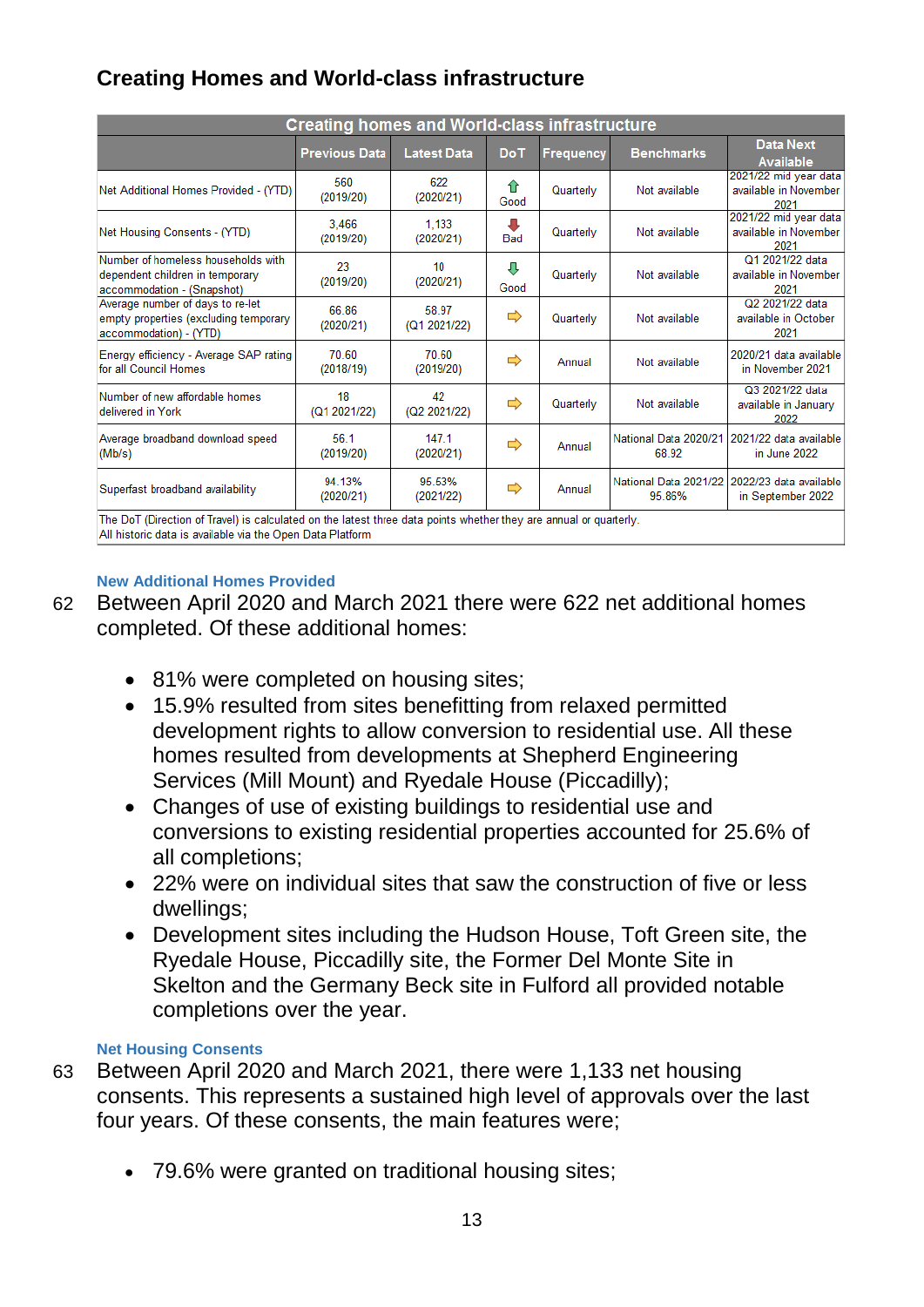- Notable housing schemes at the Former Gas Works, Heworth Green, the Castle Mills Car Park site in Piccadilly and vacant land on Eboracum Way;
- 233 student cluster flats at Frederick House, Fulford Road;
- A further 127 homes at Bootham Crescent and Duncombe Barracks had the benefit of approval through a resolution to grant planning permission subject to legal agreements prior to March 2021.

**Number of homeless households with dependent children in temporary accommodation**

64 The number of homeless households with dependent children in temporary accommodation remains at a lower level to that seen in previous years. The latest available data shows that there were 10 households with dependent children in temporary accommodation at the end of Q4 2020-21 compared to 19 at the end of Q3 2020-21. It should be noted that these figures are snapshot figures.

**Average number of days to re-let empty Council properties (excluding temporary accommodation)**

65 The average number of days to re-let empty Council properties (excluding temporary accommodation) was 70 days at the end of Q2 2021-22. This is similar to the position at the end of March 2021, although an increase from 59 days at the end of Q1 2021-22. The increase in days previously seen during 2020-21 was mainly due to the repairs team being unable to repair vacant properties due to the COVID-19 restrictions.

**Energy efficiency – Average SAP rating for all Council Homes**

66 No update since the Q4 2020-21 Monitor as annual data.

# **Number of new affordable homes delivered in York**

67 The number of new affordable homes delivered in York remains high, with 60 delivered during the first six months of 2021-22 (a reduction on the 83 delivered during the same period in 2020-21 but a large increase on the 33 delivered during the same period in 2019-20).

**Superfast broadband availability/Average broadband download speed (Mbs)**

- 68 In 2021-22, 95.53% of properties in York had access to superfast broadband, which compares to 94.13% in 2020-21. This increase can be attributed to the Council's continued work with service providers to improve infrastructure.
- 69 The average broadband download speed in York in 2020-21 was 147.1Mb/s, which compares to 56.1 Mb/s in 2019-20. The national benchmark download speed is 68.92 Mb/s in 2020-21. This data is provided by an Ofcom panel of consumers so should be treated as an indication rather than actual figures. Data for 2021-22 will be available in December 2021.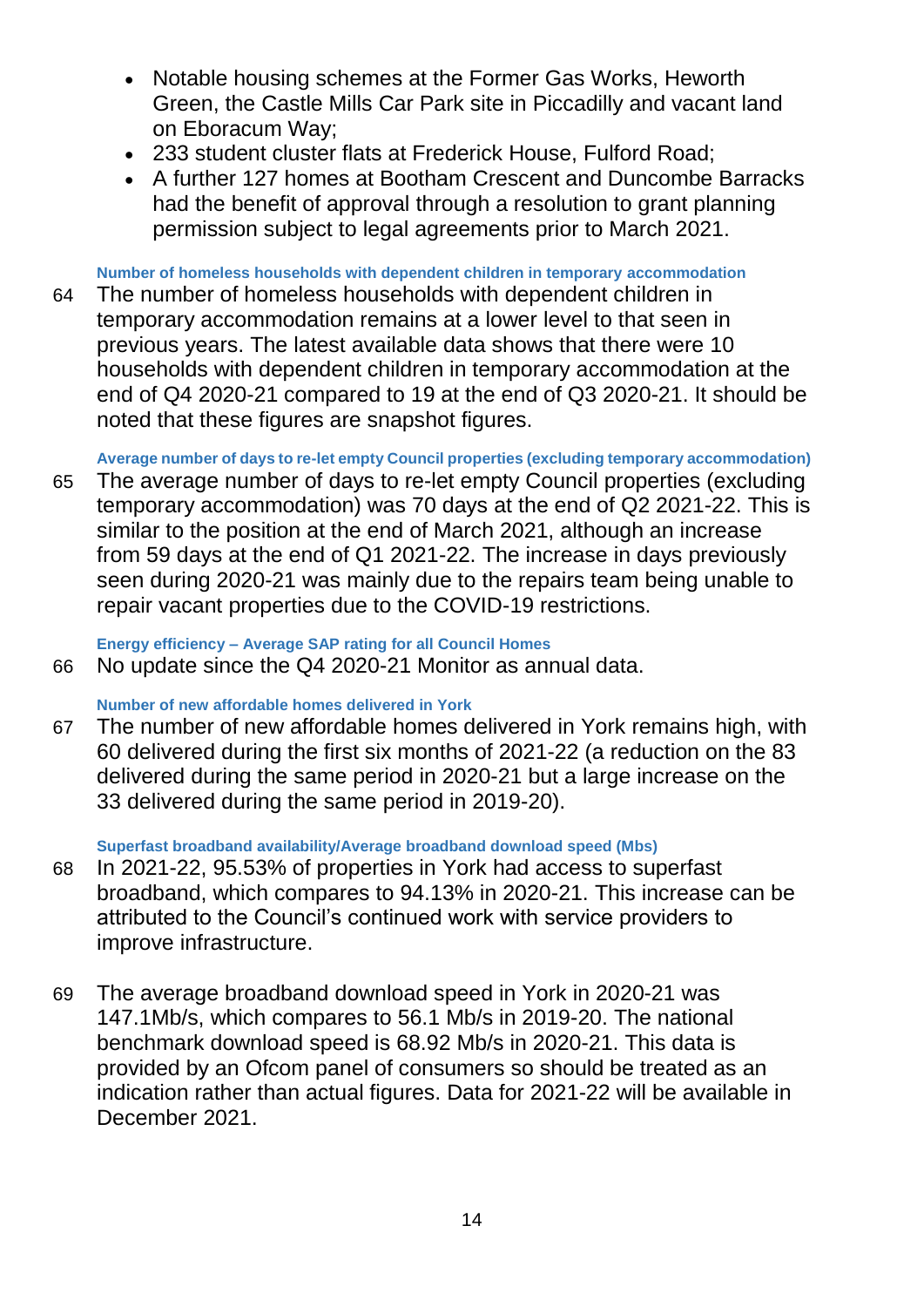# **Safe Communities and culture for all**

| Safe Communities and culture for all                                                       |                           |                           |           |                  |                                                       |                                                            |  |  |
|--------------------------------------------------------------------------------------------|---------------------------|---------------------------|-----------|------------------|-------------------------------------------------------|------------------------------------------------------------|--|--|
|                                                                                            | <b>Previous Data</b>      | <b>Latest Data</b>        | DoT.      | <b>Frequency</b> | <b>Benchmarks</b>                                     | <b>Data Next</b><br><b>Available</b>                       |  |  |
| % of Talkabout panel satisfied with<br>their local area as a place to live                 | 84.90%<br>(Q2 2020/21)    | 84.00%<br>(Q1 2021/22)    | ⇨         | Quarterly        | <b>Community Life</b><br>Survey 2020/21<br>79%        | Q3 2021/22 data<br>available in January<br>2022            |  |  |
| All Crime per 1000 population                                                              | 16.2<br>(Q1 2021/22)      | 5.8<br>(August 2021)      | ⇨         | Quarterly        | National Data 2020/21<br>75.9                         | Q2 2021/22 data<br>available in November<br>2021           |  |  |
| Number of Incidents of ASB within the<br>city centre ARZ                                   | 390<br>(Q1 2021/22)       | 340<br>(Q2 2021/22)       | ⇨         | Quarterly        | Not available                                         | Q3 2021/22 data<br>available in January<br>2022            |  |  |
| Visits - All Libraries                                                                     | 106.819<br>(Q1 2021/22)   | 167.342<br>(Q2 2021/22)   | ⇑<br>Good | Quarterly        | Not available                                         | Q3 2021/22 data<br>available in January<br>2022            |  |  |
| Visits - York Museums Trust (to be<br>created during CP lifespan)                          | N/A                       | In development            | N/A       | <b>TBC</b>       | Not available                                         | Indicator to be created<br>during Council Plan<br>lifespan |  |  |
| % of Talkabout panel who agree that<br>they can influence decisions in their<br>local area | 27.30%<br>(Q2 2020/21)    | 27.00%<br>(Q1 2021/22)    | ⇨         | Quarterly        | <b>Community Life</b><br><b>Survey 2020/21</b><br>27% | Q3 2021/22 data<br>available in January<br>2022            |  |  |
| % of Talkabout panel who give unpaid<br>help to any group, club or organisation            | 71 22%<br>(Q2 2020/21)    | 56 00%<br>(Q1 2021/22)    | ⇨         | Quarterly        | <b>Community Life</b><br><b>Survey 2020/21</b><br>62% | Q3 2021/22 data<br>available in January<br>2022            |  |  |
| <b>Parliament Street Footfall</b>                                                          | 1.506.747<br>(Q1 2021/22) | 2.064.986<br>(Q2 2021/22) | ⇑<br>Good | Quarterly        | Not available                                         | Q3 2021/22 data<br>available in January<br>2022            |  |  |

The DoT (Direction of Travel) is calculated on the latest three data points whether they are annual or quarterly. All historic data is available via the Open Data Platform

## **% of Talkabout panel satisfied with their local area as a place to live**

70 Talkabout panel surveys are run twice a year in Q1 and Q3 and therefore there is no update in this monitor. Previous data is shown within the table.

#### **All Crime per 1000 population**

71 Overall crime levels in York for 2021-22 up until the end of August indicate that crime levels have risen slightly since 2020-21 and are back to prepandemic levels, although levels are remaining stable throughout the year to date. Figures for Q2 will be available at the end of November 2021.

**Number of Incidents of ASB within the city centre (Alcohol Restriction Zone)**

72 Incidents of anti-social behaviour have remained stable during 2021-22 up until the end of September, with the Q2 figure of 340 slightly lower than the same period in 2020-21.

#### **Visits - All Libraries**

73 Libraries fully re-opened during April 2021 and figures for Q2 2021-22 show that there were 167,342 visits, which is an increase on the 106,819 visits during Q1, showing a positive direction of travel, although these figures are still well below the pre-pandemic Q2 figures of around 300,000 visits each quarter.

## **% of Talkabout panel who agree that they can influence decisions in their local area**

74 Talkabout panel surveys are run twice a year in Q1 and Q3 and therefore there is no update in this monitor. Previous data is shown within the table.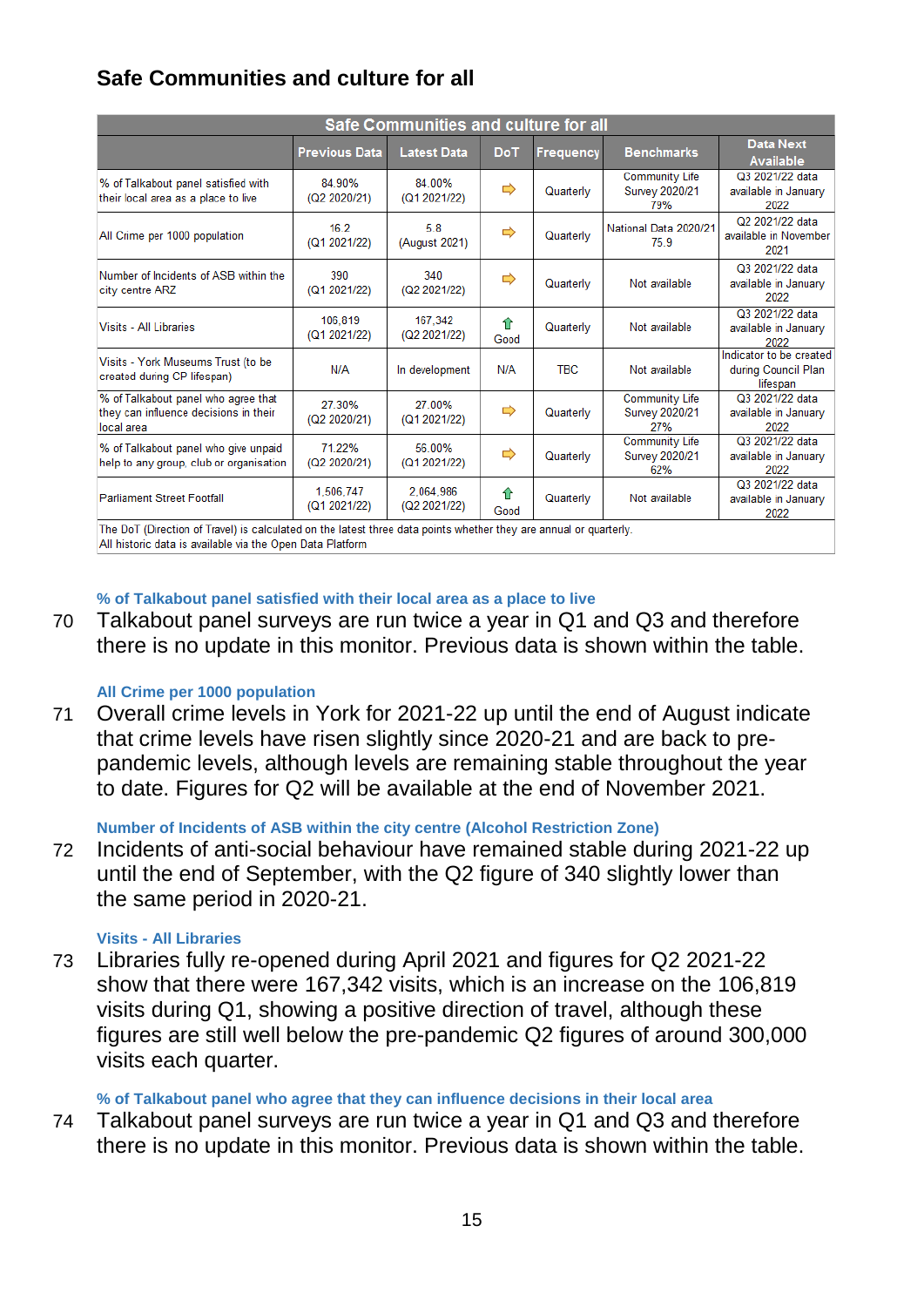**% of Talkabout panel who give unpaid help to any group, club or organisation**

75 Talkabout panel surveys are run twice a year in Q1 and Q3 and therefore there is no update in this monitor. Previous data is shown within the table.

### **Parliament Street Footfall**

76 Due to the global coronavirus pandemic, restrictions were placed on movement during 2020-21 and leisure and the vast majority of retail businesses were closed at various points during the year due to national lockdowns. This had a severe impact on the number of visitors to the city centre which mirrored the situation countrywide. Following the easing of restrictions in the leisure and tourism sector in April 2021, footfall in Parliament Street increased from 1,506,747 in Q1 to 2,064,986 in Q2 2021-22. This is still lower than the figures usually seen during Q2 (around 2.2 million) but the figures are heading in a much more positive direction.

| An open and effective Council                                                                                    |                                                      |                                                      |                 |                  |                                           |                                                  |  |  |
|------------------------------------------------------------------------------------------------------------------|------------------------------------------------------|------------------------------------------------------|-----------------|------------------|-------------------------------------------|--------------------------------------------------|--|--|
|                                                                                                                  | <b>Previous Data</b>                                 | <b>Latest Data</b>                                   | <b>DoT</b>      | <b>Frequency</b> | <b>Benchmarks</b>                         | <b>Data Next</b><br><b>Available</b>             |  |  |
| Forecast Budget Outturn (£000s<br>Overspent / -Underspent) - CYC                                                 | £7,513<br>(excluding<br>contingency)<br>(Q1 2021/22) | £7,655<br>(excluding<br>contingency)<br>(Q2 2021/22) | ⇑<br><b>Bad</b> | Quarterly        | Not available                             | Q3 2021/22 data<br>available in January<br>2022  |  |  |
| Average Sickness Days per FTE -<br>CYC (Excluding Schools) - (Rolling 12<br>Month)                               | 8.75<br>(Q1 2021/22)                                 | 9.12<br>(August 2021)                                | ⇨               | Quarterly        | <b>CIPD Public Sector</b><br>2020/21<br>8 | Q2 2021/22 data<br>available in December<br>2021 |  |  |
|                                                                                                                  | 00:01:22<br>(Phone)<br>(Q1 2021/22)                  | 00:01:20<br>(Phone)<br>(Q2 2021/22)                  | $\Rightarrow$   | Quarterly        | Not available                             | Q3 2021/22 data<br>available in January<br>2022  |  |  |
| <b>Customer Services Waiting Times -</b><br>Phone / Footfall / Webchat                                           | 65.20%<br>(Footfall)<br>(Q1 2021/22)                 | 84.40%<br>(Footfall)<br>(Q2 2021/22)                 | ⇨               | Quarterly        | Not available                             | Q3 2021/22 data<br>available in January<br>2022  |  |  |
|                                                                                                                  | 94.50%<br>(Webchat)<br>(Q1 2021/22)                  | 55.00%<br>(Webchat)<br>(Q2 2021/22)                  | $\Rightarrow$   | Quarterly        | Not available                             | Q3 2021/22 data<br>available in January<br>2022  |  |  |
| Number of days taken to process<br>Housing Benefit new claims and<br>change events (DWP measure)                 | 3.46<br>(Q1 2021/22)                                 | 5.16<br>(August 2021)                                | ♠<br><b>Bad</b> | Quarterly        | Not available                             | Q2 2021/22 data<br>available in November<br>2021 |  |  |
| % of 4Cs complaints (grade 1 and 2)<br>responded to 'In Time'                                                    | 49.59%<br>(Q1 2021/22)                               | 85 11%<br>(Q2 2021/22)                               | ⇧<br>Good       | Quarterly        | Not available                             | Q3 2021/22 data<br>available in January<br>2022  |  |  |
| % of 4Cs complaints (grade 1 only)<br>responded to 'In Time'                                                     | 37.74%<br>(Q1 2021/22)                               | 77.78%<br>(Q2 2021/22)                               | ⇑<br>Good       | Quarterly        | Not available                             | Q3 2021/22 data<br>available in January<br>2022  |  |  |
| <b>CYC Apprenticeships</b>                                                                                       | 13<br>(Q1 2021/22)                                   | 19<br>(Q2 2021/22)                                   | $\Rightarrow$   | Quarterly        | Not available                             | Q3 2021/22 data<br>available in January<br>2022  |  |  |
| FOI & EIR - % In time                                                                                            | 76.50%<br>(Q1 2021/22)                               | 81.07%<br>(Q2 2021/22)                               | ⇨               | Quarterly        | Not available                             | Q3 2021/22 data<br>available in January<br>2022  |  |  |
| The DoT (Direction of Travel) is calculated on the latest three data points whether they are annual or quarterly |                                                      |                                                      |                 |                  |                                           |                                                  |  |  |

# **An open and effective Council**

All historic data is available via the Open Data Platform

#### **Average Sickness Days per FTE - CYC (Excluding Schools)**

77 At the end of August 2021, the average number of sickness days per FTE (rolling 12 months) has decreased to 9.12 days compared to 10.74 at the end of August 2020. Although the reduction since last year is positive, the reduction has levelled off and there has been a small increase in sickness days in the last few months due to pressures in frontline services.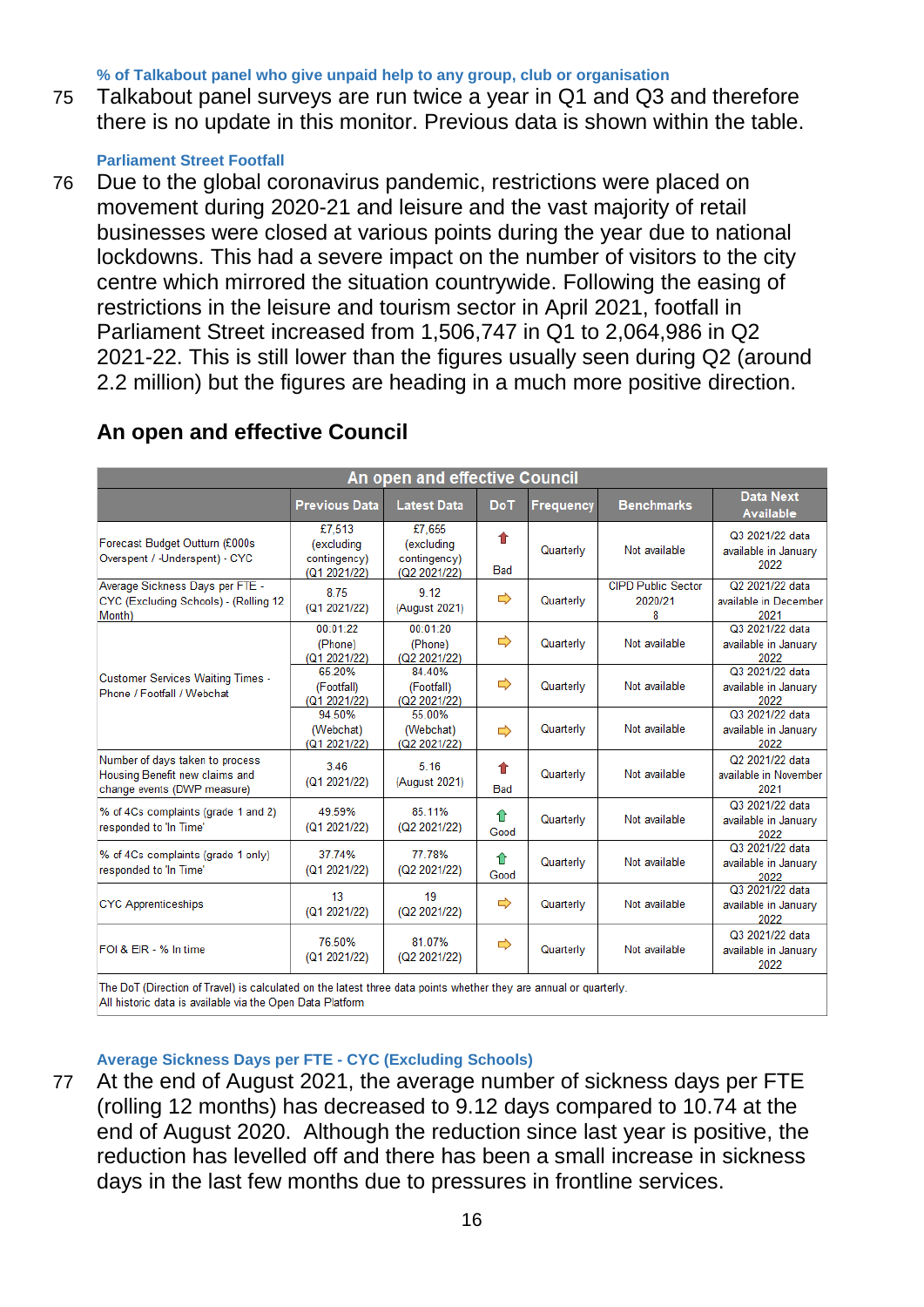#### **Customer Services Waiting Times (Phone / Footfall / Webchat etc)**

- 78 Customer Service is the main point of contact for residents and business visitors. During Q2 2021-22, the number of calls received increased to 61,568 (52,708 in Q1 2021-22), with 64% answered (39,466). 23% of calls were answered within 20 seconds. In addition, approximately 575 people contacted Customer Service for support due to the impact of COVID-19.
- 79 During Q2, 147 customers booked an appointment with Customer Service at West Offices and a further 2041 'dropped by' and received support. This figure includes Probation Services, Registrars and Blue Badge assessments. The majority of people 'dropping in' can access services without having to come to West Offices. In addition to speaking to customers over the phone, the customer service team also responded to 16,484 e-mails (an increase from 14,787 in the previous quarter). Customers are continuing to opt to access services using alternative means:
	- 7,820 customers made payments using the auto payments facility
	- 17,604 people used the auto operator
	- 52% of street lighting and street cleansing issues were reported by customers on-line
	- There were around 2 million pages of the CYC website reviewed (in Q2 1,923,347 pages reviewed)
	- Web chat is now available for Council Tax customers, with 2,152 customers using the chat service during Q2, 55% of customers waited no more than 20 seconds for their chat to be answered and 86% said they were satisfied with the service.
	- 1,660 (86%) of parking visitor voucher applications were submitted online.

## **Number of days to process Benefit claims (currently Housing Benefit)**

- 80 Performance in this area has deteriorated over recent months, with the average number of days taken to process a new Housing Benefit claim, or a change in circumstance, being just over five days during August 2021 (compared to under two days during March 2021). York performance is, however, consistent with the most recent national average of 5.1 days (2019-20).
- 81 Significant work is being completed by the benefits team on processing covid grants and dealing with changes to peoples circumstances, meaning staff have been diverted into these areas. There continues to be ongoing welfare support payments for residents into 2021-22 with a local covid support grant replacing the winter grant scheme until the end of September 2021, the extension of the isolation grant scheme to March